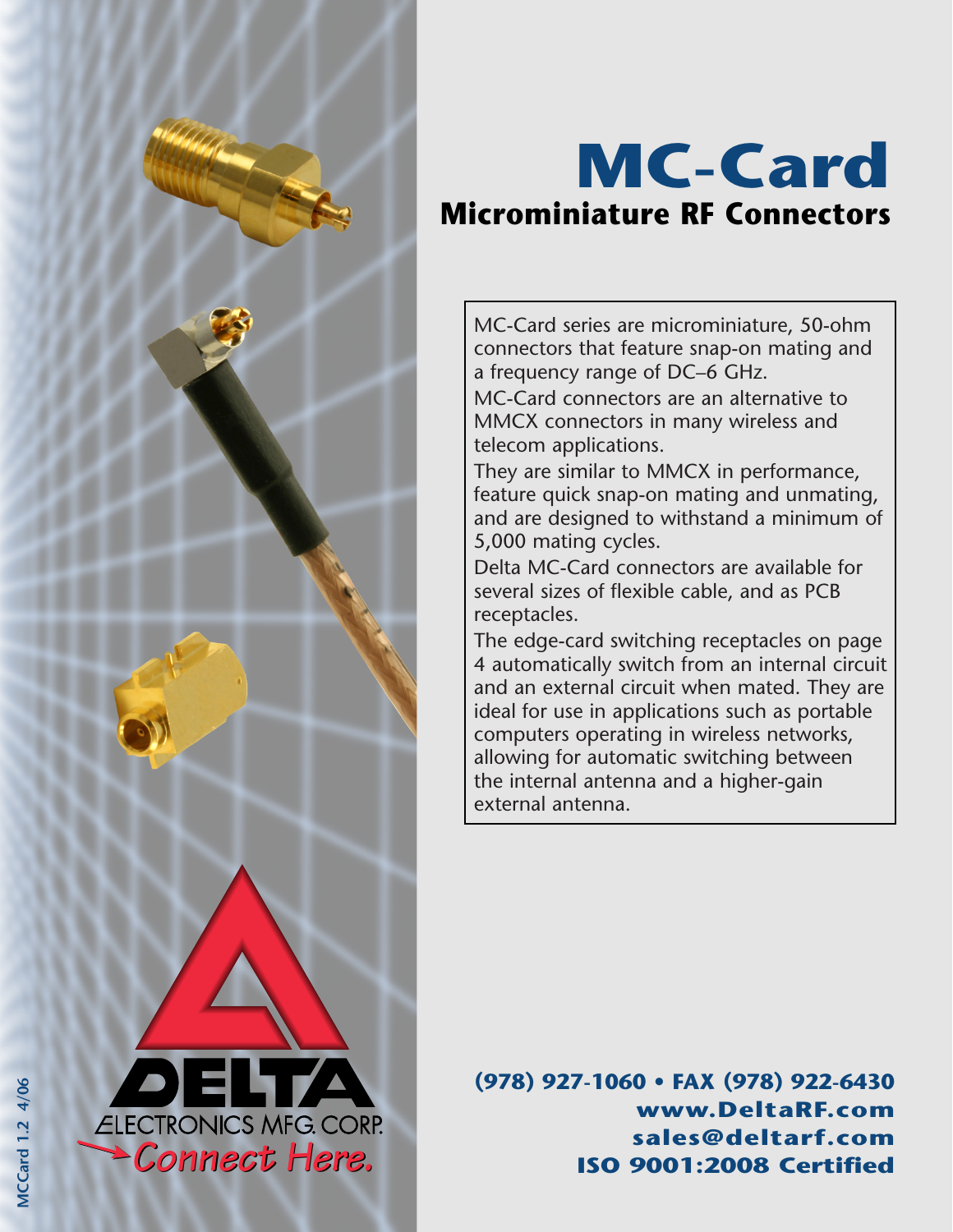

# **Contents**

## **Specifications\***

#### **Electrical:**

**Nominal Impedance:** 50 ohms. **Frequency Range:** DC–6 GHz (DC–3 GHz for internal circuit of switching receptacles; DC–8.5 GHz for external circuit of switching receptacles). **Voltage Rating:** 100 VRMS max. **Dielectric Withstanding Voltage**: 250 VRMS min. **Contact Resistance:** Center contact, 5 milliohms max; Outer contact, 3 milliohms max. **Insulation Resistance:** 500 megohms min.

#### **Environmental:**

**Temperature Range:** -25–125˚ C. **Temperature / Humidity Cycling:** IEC 68-2-38; -20–80˚ C, 93% humidity, 3 hours, 5 cycles. **Vibration:** MIL-STD-202, Method 201A; 10–55 Hz, 120 cycles, 1 minute / cycle. **Thermal Shock:** -65–125˚ C, 30 minutes, 5 cycles. **Salt Spray:** 35˚ C, 48 hours, 85% RH, 5% concentration.

#### **Mechanical:**

**Mating Force:** 7.0 N max. **Unmating Force:** 9.0 N min. **Durability:** 5,000 cycles.

### **Materials/Finishes:**

**Insulators:** Teflon. **Inner Contacts:** Beryllium Copper (female) or brass (male). **Springs:** Stainless Steel. **Other Metal Parts:** Brass. **Finish:** Cable Connector bodies, nickel plated; All other metal parts, gold plated.

\*These specifications are typical and may not apply to all connectors. Detailed specifications for individual connectors are available on request.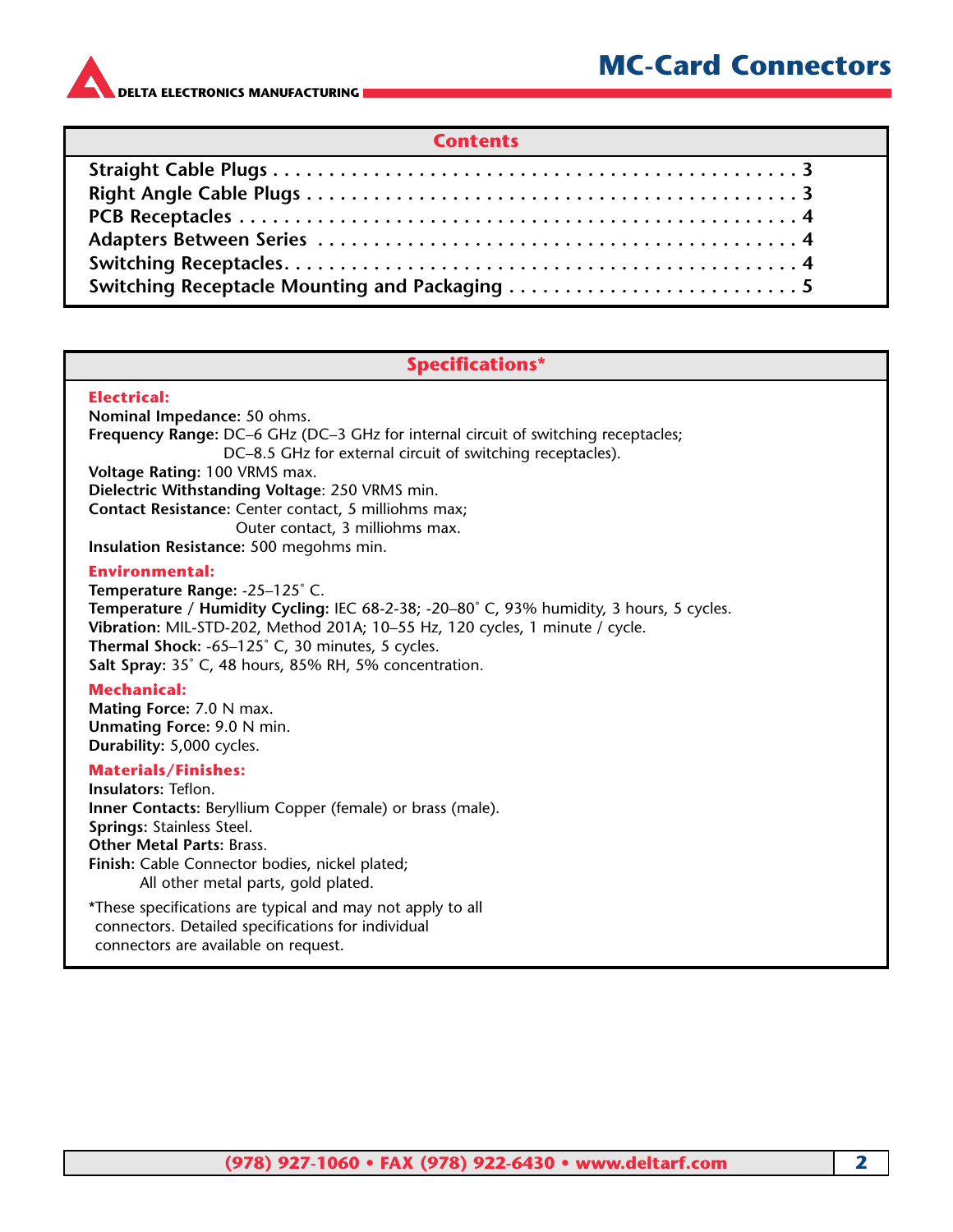# **MC-Card Cable Connectors**

**[DE](#page-0-0)LTA ELECTRONICS MANUFACTURING**



| <b>Cable Groups</b>                             |                         |                       |  |
|-------------------------------------------------|-------------------------|-----------------------|--|
| 9: RG-174, 179, 188, 187, 316; M17/94, 136, 172 | 11: RG-178, 196; M17/93 | 33: 1.13 mm miniature |  |



**(978) 927-1060 • FAX (978) [922-6430 • www.deltarf.com](http://www.deltarf.com) 3**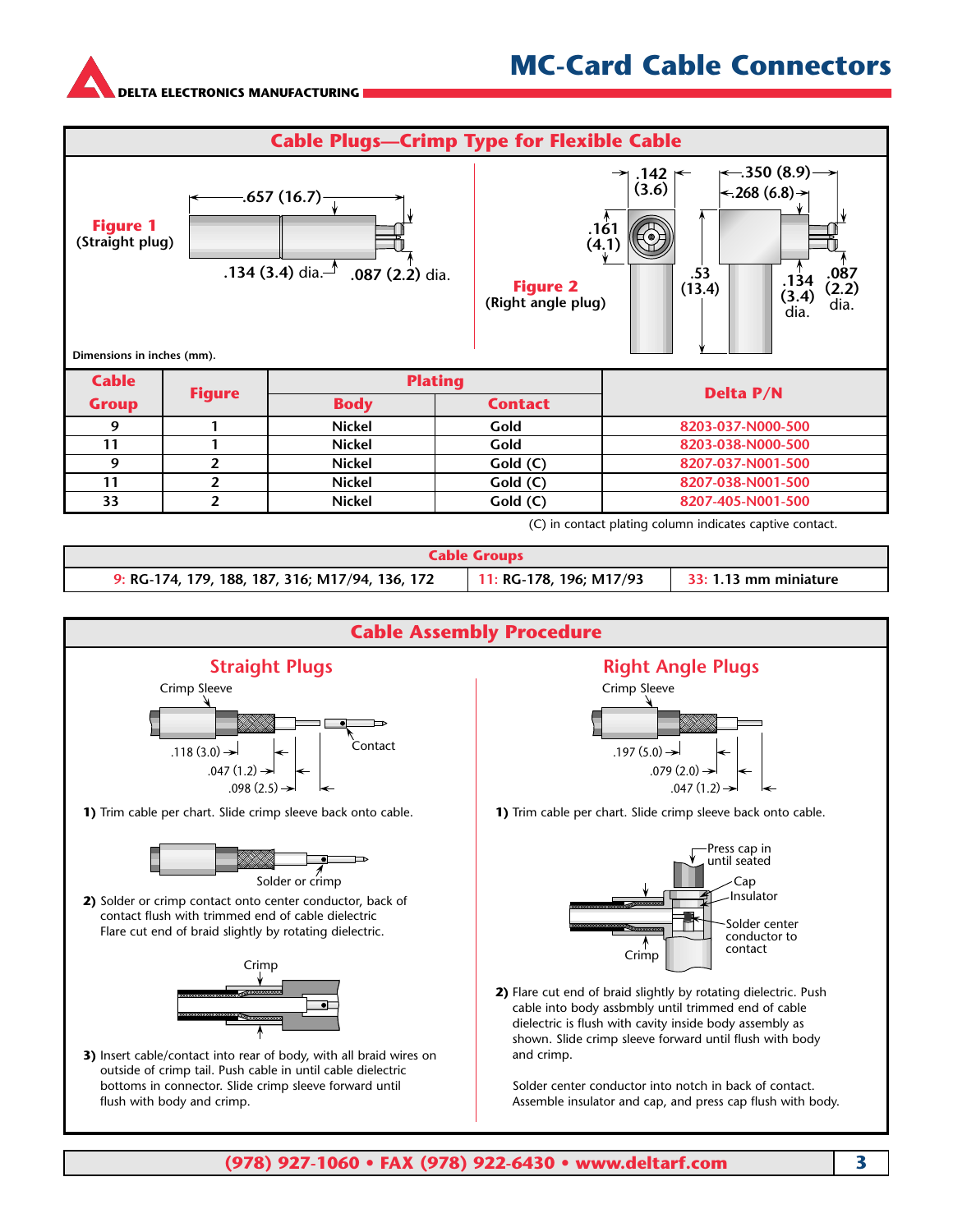**[DE](#page-0-0)LTA ELECTRONICS MANUFACTURING**